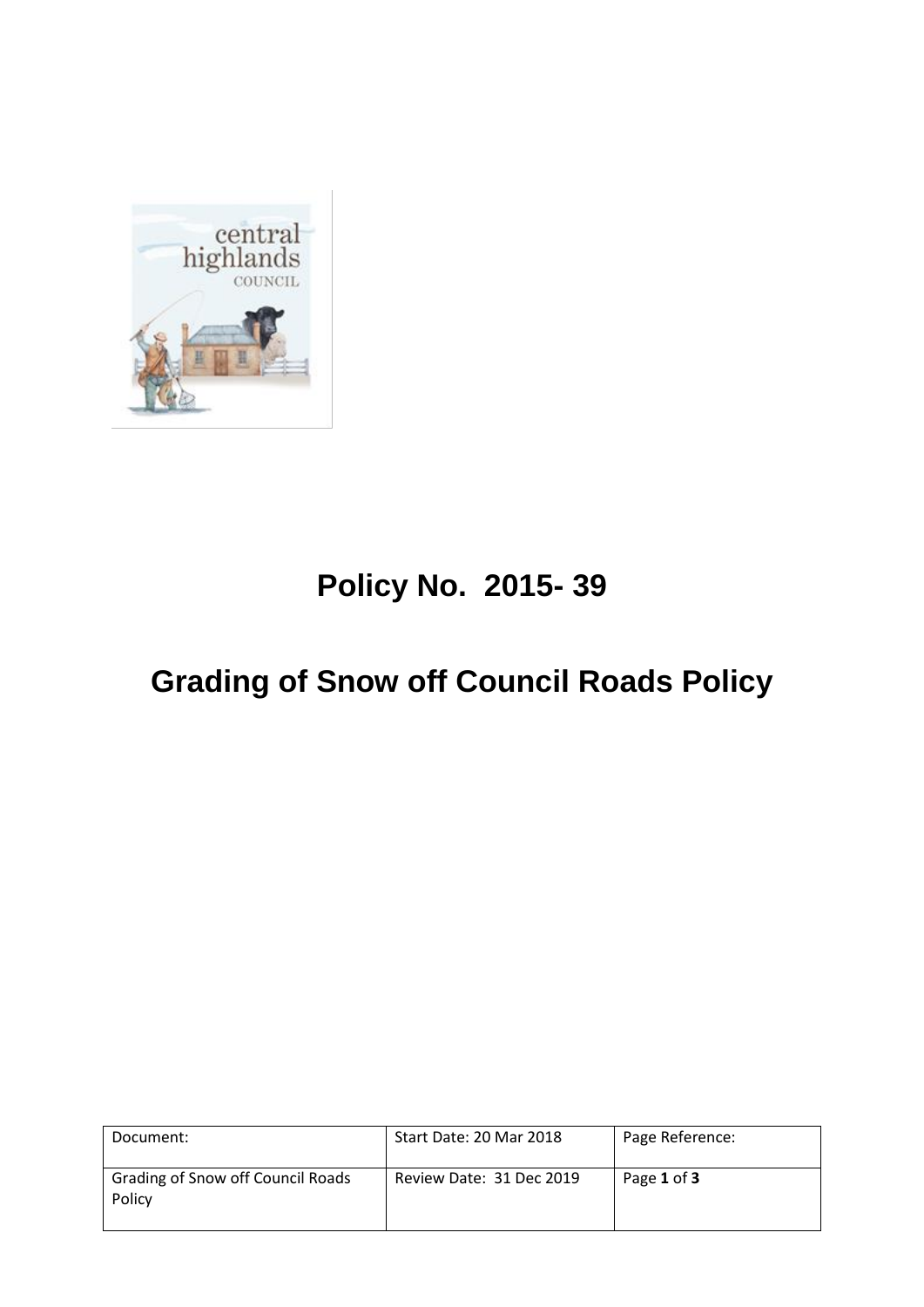## **1. INTRODUCTION**

This policy has been prepared to determine when it is appropriate for Council to grade snow off municipal roads maintained by Council.

#### **2. CRITERIA**

Council will only grade snow off Municipal roads during normal working hours only if the relevant State road access is open and if it does not pose a safety risk for Council staff and equipment; and one of the following criteria is met:

- (a) if there is a medical emergency a medical emergency is defined as a situation where a person is required to have immediate medical attention; or
- (b) in exceptional circumstances where snow levels reach a depth in excess of 30 centimetres and remains after 48 hours; and the road is deemed by Tasmania police to be impassable by four wheel drive vehicles.

*Where there is a medical emergency outside of council working hours, Ambulance Tasmania and/or Tasmania Police may request assistance by contacting Council's Works & Services Manager or Central Highlands Emergency Management Coordinator, who are authorized to provide that assistance.*

#### **3. PRIORITY SNOW CLEARING**

Where Criteria 2 (b) is met, snow grading may be undertaken on roads in the following order for each side of the Municipality:

#### **Bothwell & Surrounding Areas**

- From Highland Lakes Road to Ambulance Station
- Miena subdivision roads to Lochiel Drive
- Arthurs Lake Road including Wilburville, Flintstone Drive and Morass Bay Roads
- Todds Corner Road
- **•** Barren Plains Road
- From Lochiel Drive to Haulage Hill Roads
- Lake Crescent Roads

| Document:                                   | Start Date: 20 Mar 2018  | Page Reference: |
|---------------------------------------------|--------------------------|-----------------|
| Grading of Snow off Council Roads<br>Policy | Review Date: 31 Dec 2019 | Page 2 of 3     |